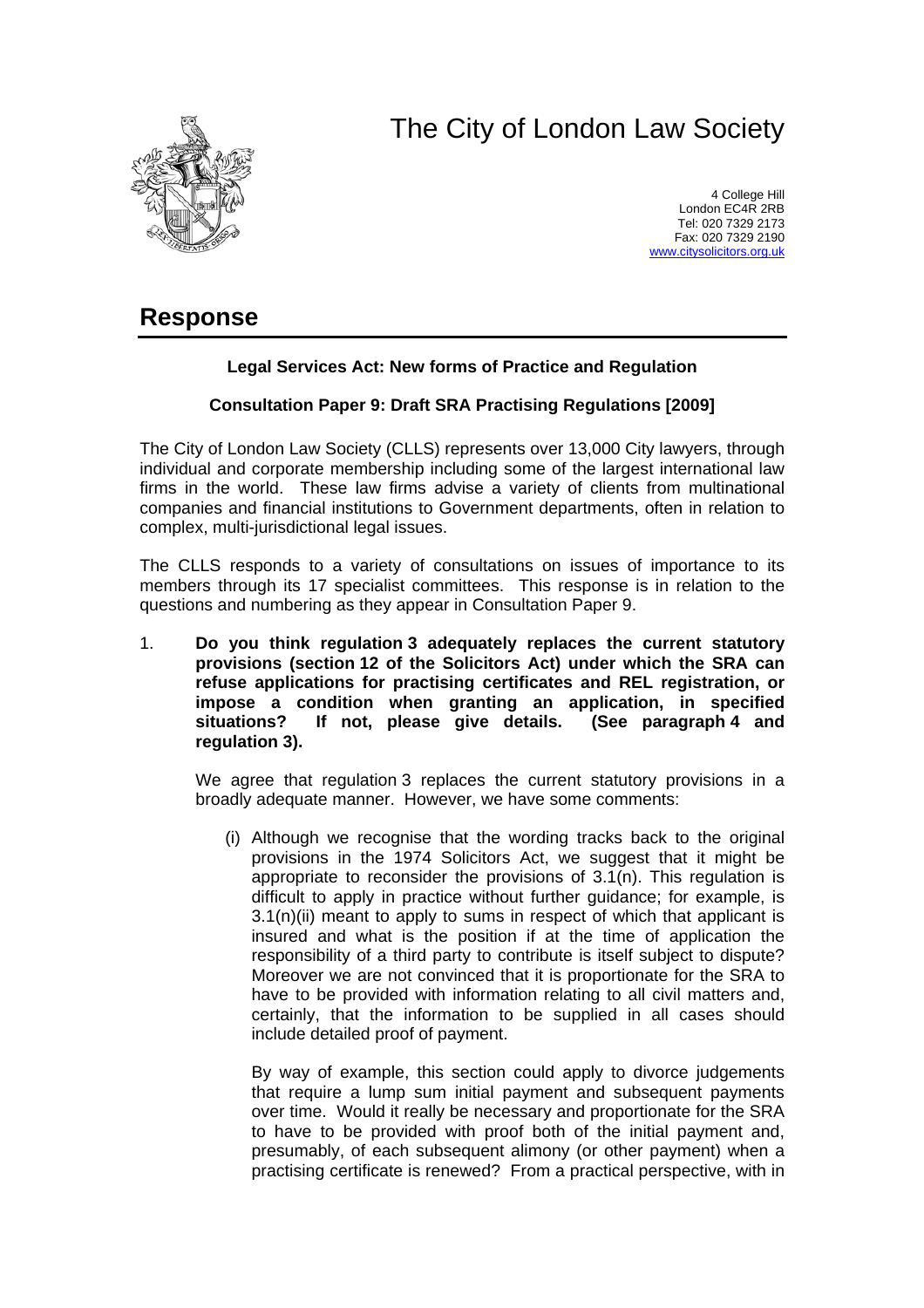the region of 40% of marriages now ending in divorce, is the SRA receiving this information in appropriate detail at the moment (in accordance with the ostensibly still relevant section 12 of the Solicitors Act 1974)? If not, we would suggest that these provisions may already have become practically unworkable and might well be revisited in the context of the new regulations.

- (ii) Given that the regulations apply to individuals who may not be British nationals how should regulation 3.1(o) and 3.1(p) be construed? Should these sections be read as only applying to charges or convictions in the UK, or should they be read also as applying to a charge or conviction in relation to an activity which occurred overseas but which, had it occurred in the UK, would have been indictable? Given that regulation 3.1(m) refers to other jurisdictions explicitly, we presume that these sections should only be read as applying to activities in the UK but this could be clarified.
- (iii) Whilst again we recognise that the provisions track the earlier legislation, the drafting of regulation 3.3(b)(i) seem to us to be unreasonably broad. How will the SRA be in a position to form a fully informed opinion as to whether or not an applicant has legitimate grounds for appeal in relation to a civil or criminal matter to which the SRA is not a party? At the very least we believe that the relevant provisions should oblige the SRA to be reasonable in coming to its opinion.

#### 2. **Do you agree with the criteria for authorisation as a recognised sole practitioner as drafted? If not, please give details. (See paragraph 5 and regulation 4.)**

Again we agree with the criteria in the draft regulations.

We would suggest that regulation 4.2(b) should be amended to provide that 'the application is one to which regulation 3 applies' and not that the applicant is "subject to regulation 3".

In regulation 4.2(c), should the reference be to regulation 6 rather than 5 (so that it would read "registration in accordance with regulation 6")?

#### 3. **Do you think we have adequately covered the circumstances in which we may impose a condition on a practising certificate? If not, please give details. (See paragraphs 7.1 and 7.2 and regulation 6.)**

We think that the SRA has given itself adequate scope to impose a condition on a practising certificate but this is largely due to the all encompassing nature of the second regulation 6.1(e).

In fact, given that this regulation (which should be correctly labelled  $6.1(f)$ ) gives the SRA the power to impose a condition in any case where it feels it is in the public's interest, some of the other parts of regulation 6.1 are redundant. In particular, we are not convinced that 6.1(d) is necessary. If a matter does not fall within one of the other heads (e.g. the interests of clients, third parties or the public) we cannot see why the efficiency of a practice is a matter for regulation by the SRA, essentially in the context of a highly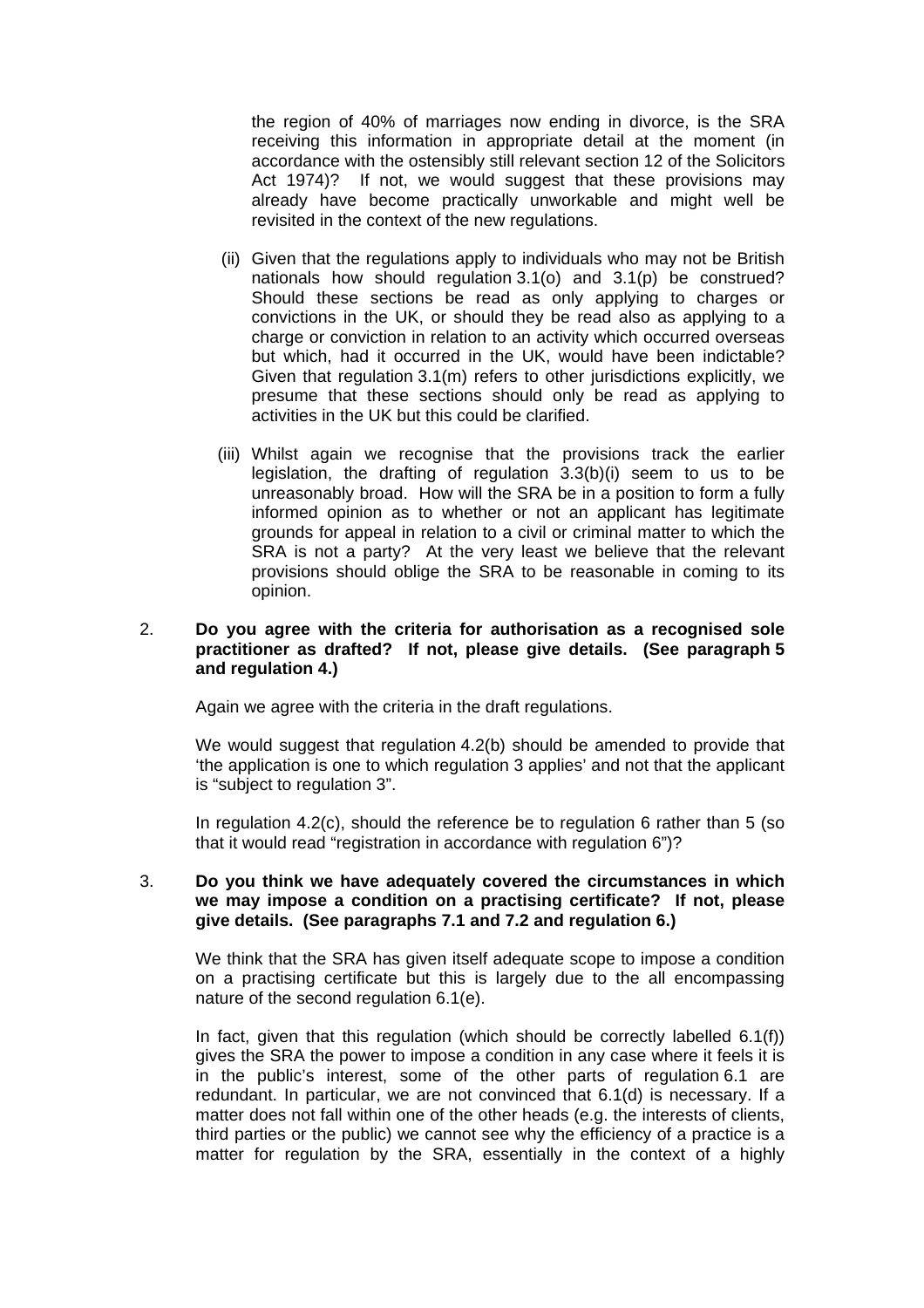competitive market for legal services where inefficiency will naturally be penalised by market forces.

Generally, we would be interested to understand the SRA's reasoning as to why, given the all embracing scope of this last regulation, it is necessary to spell out specific circumstances in regulations 6.1(a) to (e).

4. **Can you think of any situations in which a practising certificate, registration or authorisation ought to expire automatically but which we have not included in regulation 9? (See paragraph 9.2 and regulation 9.)** 

No.

5. **Can you think of any other situations in which the power to revoke a practising certificate, registration or authorisation ought to arise but which we have not included in regulation 9? (See paragraph 9.3 and regulation 9.)** 

No.

- 6. **Do you agree that in addition to information currently available to public, the following should be public information?** 
	- **an individual's date of admission or first registration?**
	- **any conditions to which the practising certificate or registration is subject?**
	- **if not, please give details. (See paragraph 10.2 and regulations 10, 11 and 12.)**

We agree that an individual's date of first admission or first registration should be public information (and in this regard see our answer to question 7 below).

We agree that, generally speaking, any conditions to which a practising certificate or registration is subject should also be made public. However we do have some reservations regarding the potential for a disproportionate effect on the practice of a lawyer of publishing conditions that are technical in nature. (In that regard we would again refer to the open ended nature of the SRA's rights under the second of the regulations 6.1(e), which make it very difficult to appraise the issues fully).

Whilst we concur that a prohibition on an individual carrying out a particular activity (e.g. conveyancing) based on a previous record of negligence ought to be drawn to the attention of consumers, some conditions (e.g. those related to 'efficiency in practice'), seem to us likely to be far more technical in nature. We would like to see a provision obliging the SRA to reach a decision balancing the interests of the individual lawyer concerned and those of the public at large when deciding whether or not to publish a condition.

For the purposes of regulation 10.3(a) (and related provisions), we are not sure why it is necessary to make reference in the regulations to "exceptional circumstances". If the action that the SRA will take upon receipt of a request to withhold an address is to apply a public interest test, what is gained by making reference to "exceptional circumstances" other than to introduce an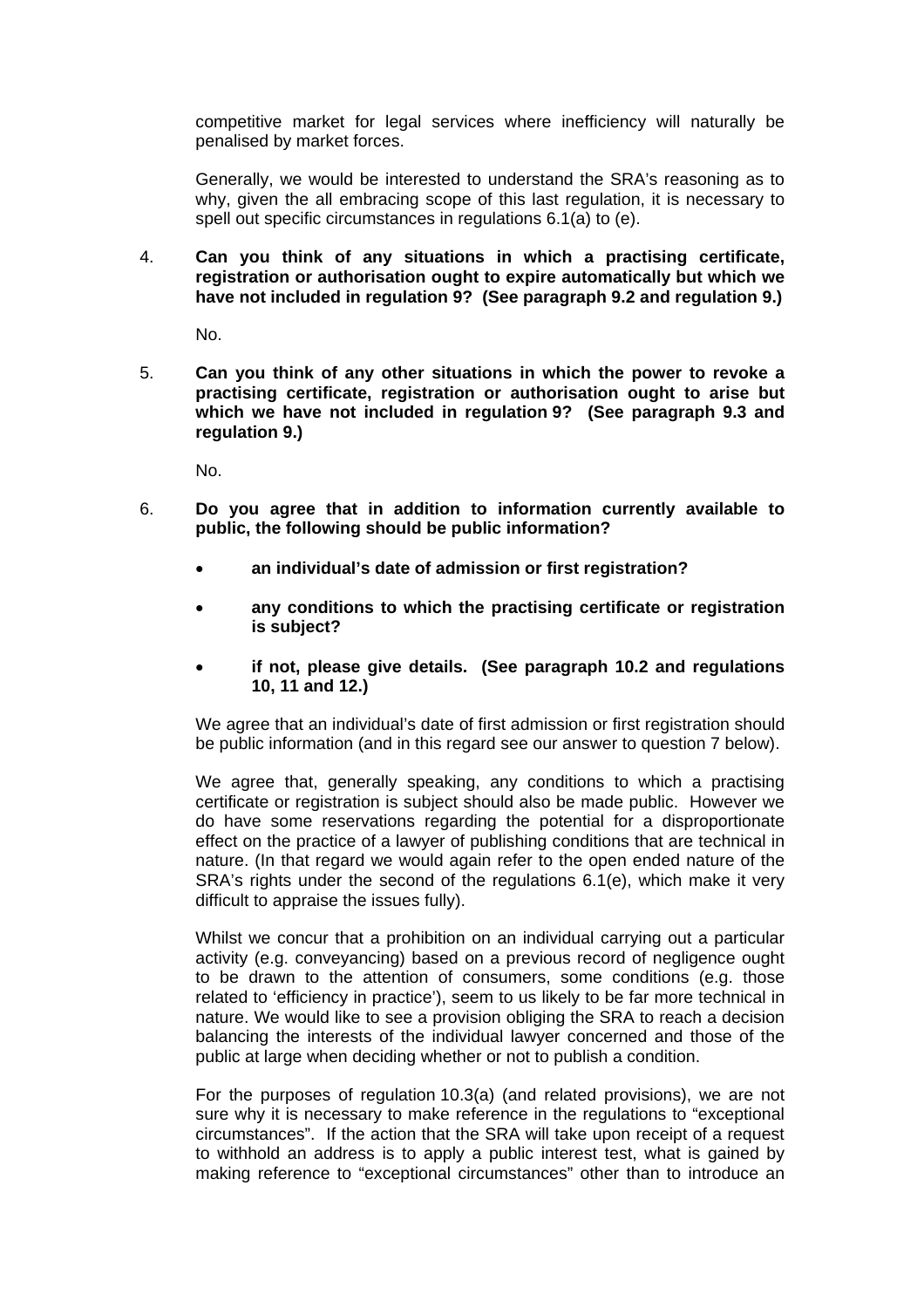element of confusion as to what test is to be applied to the likely prejudice of the lawyer concerned?

#### 7. **Do you agree that an individual's date of birth should not be public information? If not, please give details. (See paragraph 10.2 and regulations 10, 11 and 12.)**

We agree. A person's date of birth is personal data the publication of which should not be required unless there is an overwhelming reason.

Given that information will be provided as to an individual's date of admission, there is no need to use date of birth as a proxy for how experienced the individual is likely to be and making it available may encourage age discrimination.

8. **Do you think we have struck the right balance between transparency and the protection of individuals in reserving a discretion, in exceptional circumstances, to allow a practising address to be kept private? If not, please give details. (See paragraph 10.6 and regulations 10, 11 and 12.)** 

We are not sure that the right balance has been struck. To our mind the use of the expression "in exceptional circumstances" in the regulations is likely to predispose the SRA to refuse to exercise its discretion. We would prefer the regulations to set out an alternative test; being that if an application is made the information should be withheld unless the SRA forms the impression that to do so would not be in the public interest.

The example the SRA provides (threat of violence) seems to us in fact to be a very legitimate reason why this may be necessary.

9. **Do you think we have struck the right balance between transparency and the protection of individuals in reserving a discretion to issue a practising certificate which does not recite the full details, or does not refer to, an imposed condition? If not, please give details. (See paragraph 10.6 and regulations 10, 11 and 12.)** 

We do not think that there has been sufficient discussion of this issue in the consultation paper.

Without additional information (such as how conditions are usually phrased on practising certificates and by what means and in what manner they are or could be abbreviated) we cannot form a view as to whether the balance is appropriate or not.

#### 10. **Do you think it would be appropriate to include in the regulations provision for the SRA to review its own decisions? If not, please give details. (See paragraph 12.)**

Yes, it is clearly appropriate that the SAR should be able to review its own decisions. It would be a very unsatisfactory circumstance if the SRA believed that it had erred in terms of its internal processes in withholding or granting a practising certificate but was unable to take any steps to remedy this (short of advising the individual concerned to appeal to the High Court).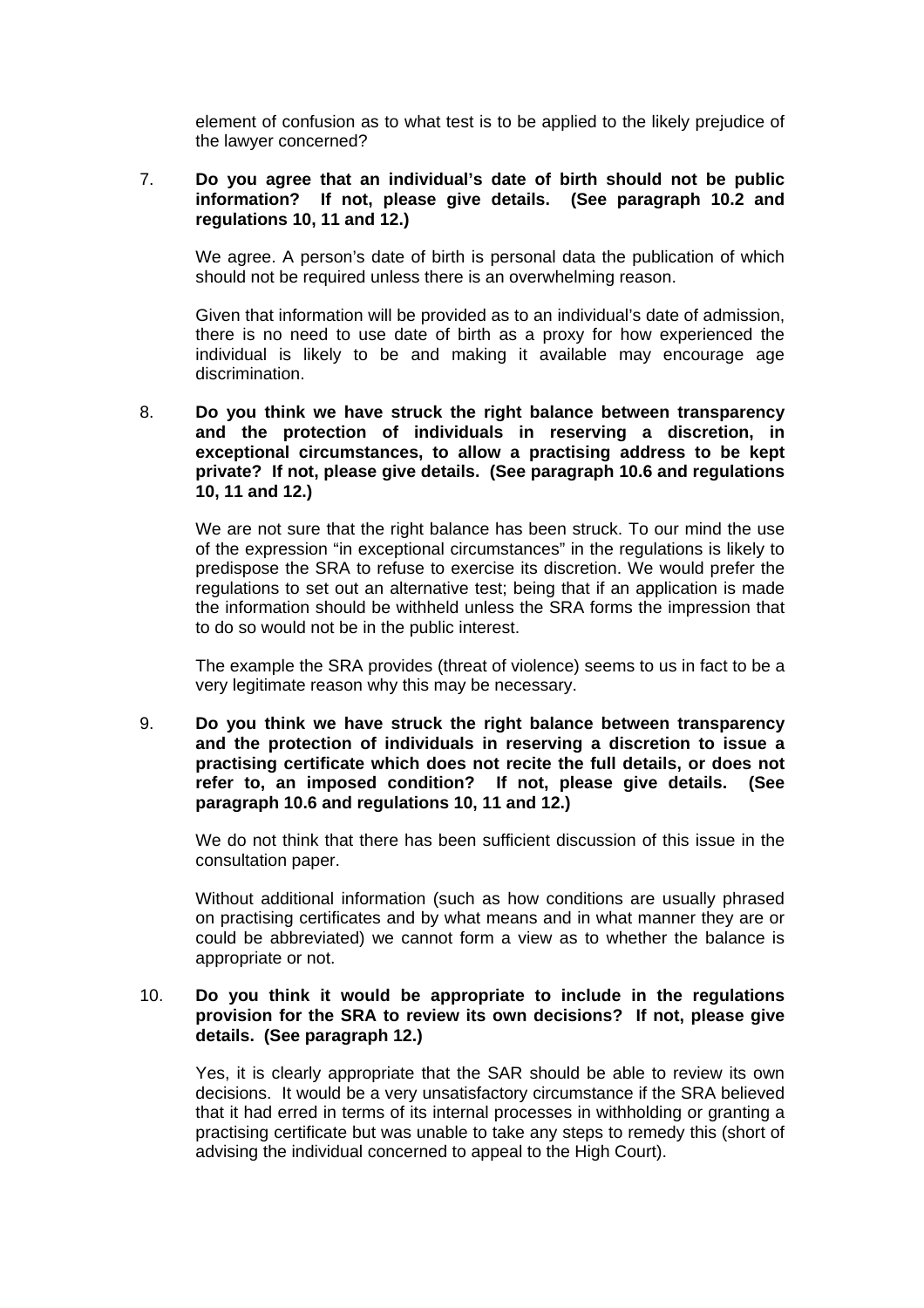However in relation to this topic the 'devil is in the detail'. As the SRA points out in paragraph 12.3, it is vital that such procedures as are developed are explicit and fair given the potentially dramatic consequences for those involved.

#### 11. **If the SRA is to have the right to review its decisions, how long should the SRA have after the original decision before the review procedure must be started? (See paragraph 12.)**

We do not think that we can answer this question without further information as to how the SRA would approach its review procedure. This seems to us to be precisely the sort of detailed consultation point that cannot be considered satisfactorily until the way that similar reconsideration powers or functions will work has been clarified.

Further, we think that the eventual provision dealing with timing should be crafted by reference to a time period starting at the point when the SRA became aware of the facts that gave rise to the requirement for reconsideration, rather than by reference to a date when the original decision was made. It would be unfair for the SRA to become aware of having made an error only for it to find that it was unable to rectify or otherwise deal with the situation because the matter was outside the time limit for review.

#### 12. **Do you think it is appropriate to include the requirements for solicitors, RELs and RFLs together in the same set of regulations? If not, please give details.**

No, we think that the regulations are unwieldy and at points almost unintelligible. Aside from the possible benefit of having one statutory instrument rather than three, we can see no other benefits in combining the requirements at all. An example of how difficult the combined regulations are to read in a consistent manner and how poorly they lend themselves to combination is the very different way in which they deal with the conditions which may initially be imposed on a solicitor or a REL (regulation 6) and an RFL (by the mere addition of the words "(subject to such conditions as the SRA may think fit)" in regulation 2.4(a)).

It needs to be kept in mind that it will rarely be necessary to look at the regime for solicitors, RELs and RFLs all at the same time. Most commonly an individual solicitor will wish to understand the regime as it applies to him or her but will not be concerned with how it could hypothetically apply to somebody who was qualified in Delaware but wanted to practise in London. Even if a person was required to consult the regulations in the context of more than one regulated group, we would argue that it would still be more time efficient and straightforward to look at three shorter, distinct regulations than the present unwieldy draft.

In the context of a period during which the legal profession in the UK has been (and will continue to be) subject to an enormous amount of regulatory change, we feel strongly that it should be an SRA objective to produce regulation which is as clear and straight forward as possible. In our mind that would best be achieved by splitting the regulations out.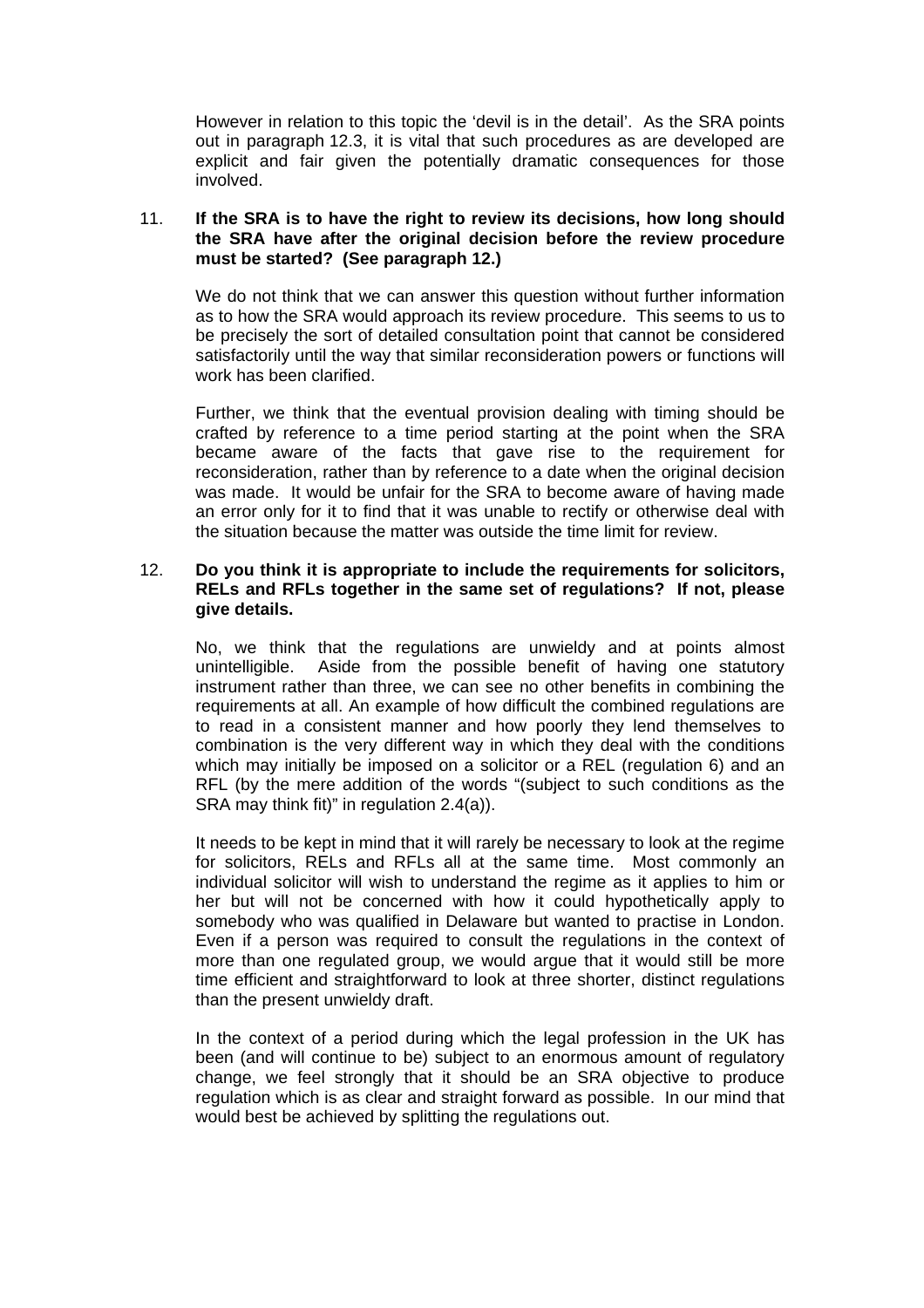#### 13. **Do you believe any aspect of the draft SRA Practising Regulations will have a particular impact (adverse or otherwise) on any group or category of persons? If so please give details.**

We are not aware of any such group or category.

#### 14. **Have you any other comments on the draft SRA Practising Regulations?**

We have some additional comments which are set out below by reference to the relevant regulation:

- 1.1 We can foresee the circumstance in which an individual may believe that he or she has submitted all of the documentation required and that an application is being considered when the SRA is not satisfied with what has been submitted or believes that the application is not complete. This is particularly likely given the breadth of the SRA's power in regulation 1.1(e). Accordingly, we think it appropriate that the SRA should be subject to an explicit obligation to stipulate to an applicant when an application is not yet under consideration due to deficiencies.
- 1.4 Given how complicated the application and the SRA's deliberations may be, we think it only reasonable that the SRA should be obliged to provide full details regarding its reasoning in relation to any application which is the subject of regulation 1.4(a) to (c). Not only is this reasonable from the perspective of the applicant but it may be that the applicant has misunderstood an element of the process and that the provision of detailed reasoning will actually serve to resolve issues.
- 2.3(a) This regulation includes a 'fit and proper' test regarding the suitability of the person concerned to practice in the UK. It would be helpful if the SRA would explain (and provide in the regulations or guidance) how this test will be applied. The new regime for legal services envisages such a test being applied in different circumstances (for example in relation to non-lawyer managers and so forth) and it would be helpful for there to be consistency across the various rules in the application of this test.
- 2.3(c) Presumably here a reference to "the relevant Law Society" is a reference to the Law Societies of Scotland and Northern Ireland but the drafting could be clarified.
- 6.1 Why is there a difference between the SRA being required to consider whether an individual is "unsuitable" for the purposes of regulation 6.1(a) and being required to consider whether an individual is "potentially unsuitable" for the purposes of regulation 6.1(c)? It seems to us that there is a significantly broader number of circumstances in which somebody could be considered to be "potentially unsuitable" and we are concerned that regulation 6.1(c) gives the SRA an unreasonably broad power to impose a condition.
- 7.2 How is 'may' to be read for the purposes of this regulation? Is the regulation to be read so that the individual has the ability to make such an appeal or is it to be read so that the individual 'may only' make such an appeal during the period?